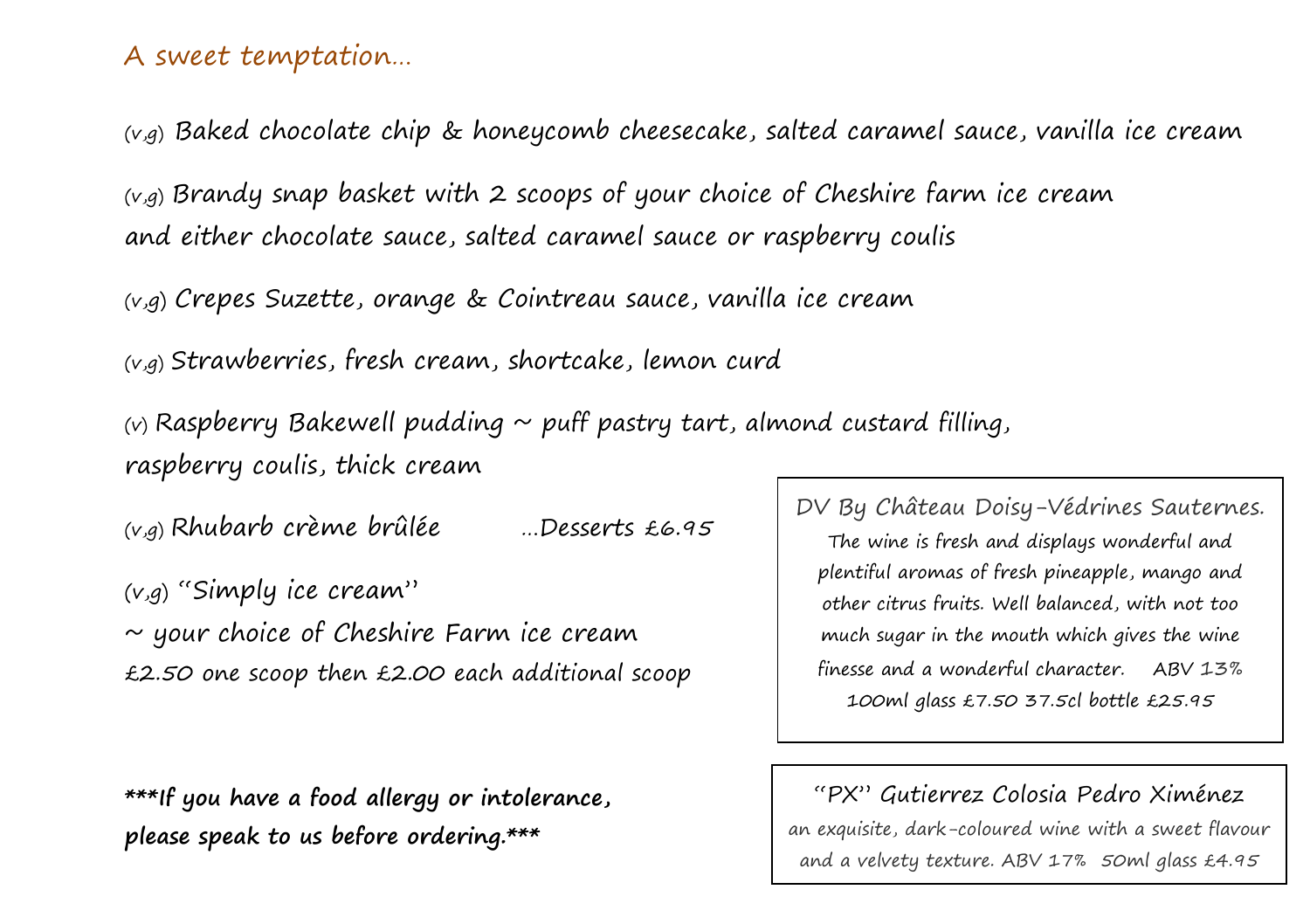No. 4's Artisan cheese selection…

…served with crackers, celery, apple & grapes (g) Gluten free oatcakes available

Shorrocks Tasty Lancashire – Produced at Newhouse Farm, Goosnargh, nr Preston The famous Lancashire Bomb is a real culinary treat and must be tasted to be believed. Popular due to the very creamy and full flavoured taste which leaves you wanting more. Andrew Shorrock is the fourth generation of his family to make this exceptional tasty Lancashire with milk from his own herd of Holstein Friesian cows. Matured for 24 months, giving a strong yet very creamy flavour. Vegetarian and pasteurised.

Yorkshire Blue – Produced by Shepherds Purse, Thirsk, North Yorkshire. Made from 100% Yorkshire cow's milk. This blue is a mild, soft creamy blue veined cheese. Handmade this cheese is matured slowly over an 8 week period each cheese is turned by hand each week to ensure its buttery sweet flavour. Vegetarian and pasteurised.

Sheep Rustler – Produced by Roger Longman and Pete Humphries, White Lake, Somerset. These restlessly inventive cheesemakers constantly develop new products that are usually instant hits. This is a semi-hard ewes' milk cheese, matured for around three months. It has a clean nutty flavour, not a million miles away from pecorino. It is named after a cheesemaker at the business called Russell, who helped to make the first batch. Vegetarian and unpasteurised.

 **Continued…**